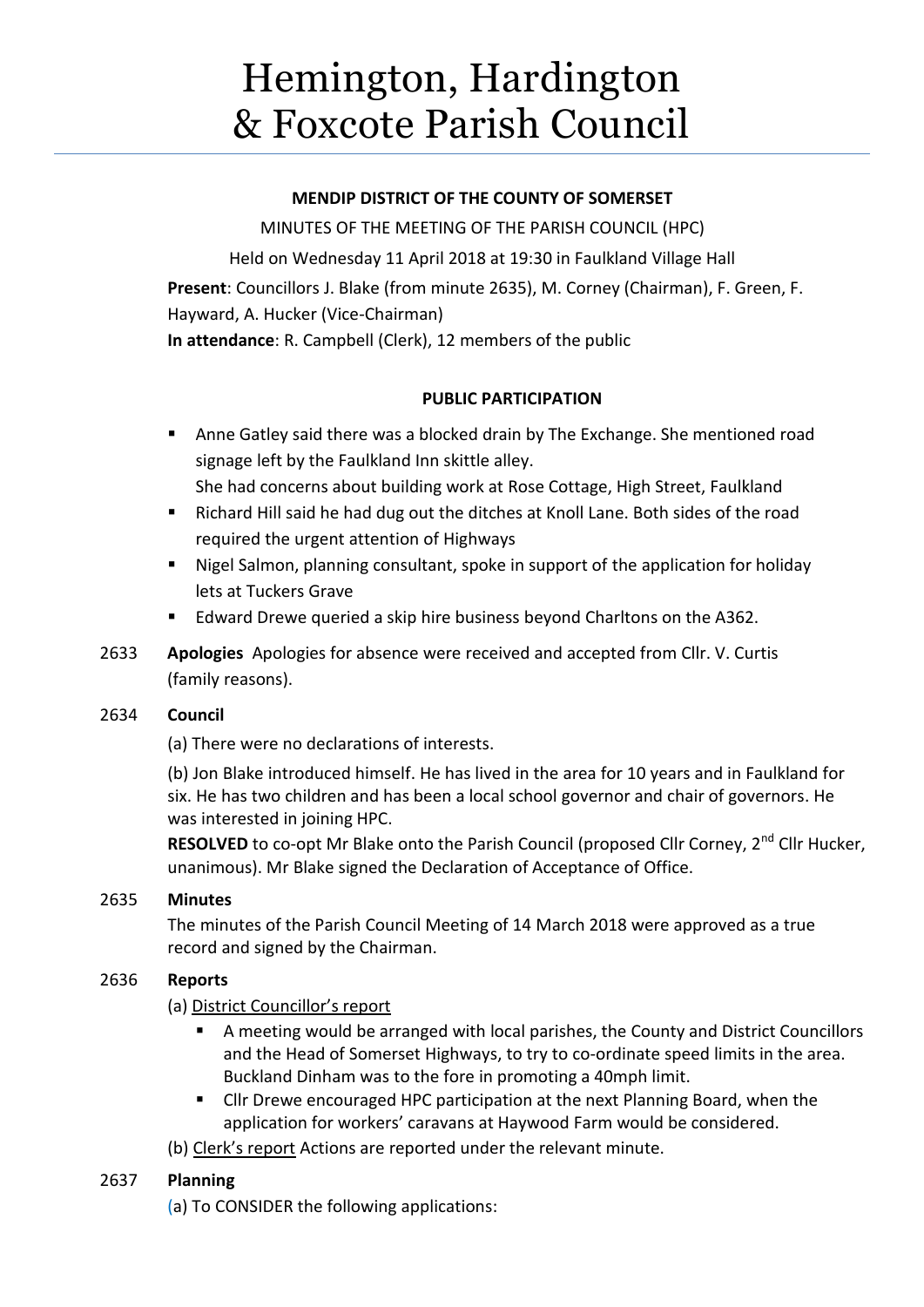| 2018/0437/FUL<br><b>Tuckers Grave Inn</b><br>Knoll Lane Faulkland<br>Frome BA3 5XF | Convert livestock<br>shed into three<br>holiday lets.<br>Officer: Anna Clark | <b>RESOLVED</b> to recommend approval<br>(proposed Cllr Green, 2 <sup>nd</sup> Cllr Corney,<br>unanimous).<br>HPC supported rural business. The<br>materials were sympathetic. |
|------------------------------------------------------------------------------------|------------------------------------------------------------------------------|--------------------------------------------------------------------------------------------------------------------------------------------------------------------------------|
| 2018/0489/HSE                                                                      | Single storey lean-to                                                        | <b>RESOLVED</b> to recommend approval                                                                                                                                          |
| Chapel Farm Barn                                                                   | extension                                                                    | (proposed Cllr Hucker, 2nd Cllr Green,                                                                                                                                         |
| Knoll Lane Faulkland                                                               | Officer: Jennifer                                                            | unanimous). The extension was not                                                                                                                                              |
| BA3 5GD                                                                            | Alvis                                                                        | considered obtrusive                                                                                                                                                           |

(b) There were no planning decisions.

(c) Enforcement Concerns about development at Rose Cottage, Faulkland and a skip hire business beyond Charltons on the A362 (if in the parish) to be reported to Mendip DC.

(d )There was no update on the registration of Faulkland Green.

## 2638 **Highways and rights of way**

## (a) Updates

- The Chairman will attend the proposed speed limit meeting and will also raise the matter of Terry Hill crossroads.
- A lorry delivering to building contractors had ripped up a corner of Faulkland Green. The lorry owners will level off and replace topsoil. Roger Gatley was thanked for arranging this.
- The centre white line in Faulkland High Street had been replaced.
- A letter on the Faulkland sign to be repainted black.

(b) Fingerposts The Clerk to send a copy of the Somerset Highways fingerpost manual for Councillors to review before the May meeting. The possibility of replacing the missing arm on the Tuckers Grave fingerpost to be investigated.

(c) Rights of way No update

# 2639 **Environment and maintenance**

(a) It was AGREED that the grass cutting contract should remain with Id Verde. They had offered the same price (£1375 ex VAT) as last year and will in addition remove the cut grass from Faulkland Green at no extra cost.

(b) Exploratory work has shown that the drock (drainage channel) under Faulkland Green has collapsed in parts. A further section will be dug out. Robert Watts was thanked for his work.

(c) Parish litter pick This had been well attended and 'appalling' amounts of litter collected. Cllr Green was thanked for removing it for collection by Id Verde. Fly tipping beyond the parish boundary at Knoll Lane to be reported,

(d) Parish maintenance person No applicants

## 2640 **Part-time post office**

Post Office in Faulkland Village Hall This was not currently operating. The Clerk to contact Mike Phipers at Mells about its future.

## 2641 **Risk assessment**

(a) Internal record keeping had been found to be satisfactory during the internal audit.

(b) As a parish with a turnover under £25K, HPC no longer has to send accounts for external audit, though the reporting and publication requirements remain the same.

Mr Nick Brown was thanked for carrying out the internal audit once again. He had advised there were no matters of concern.